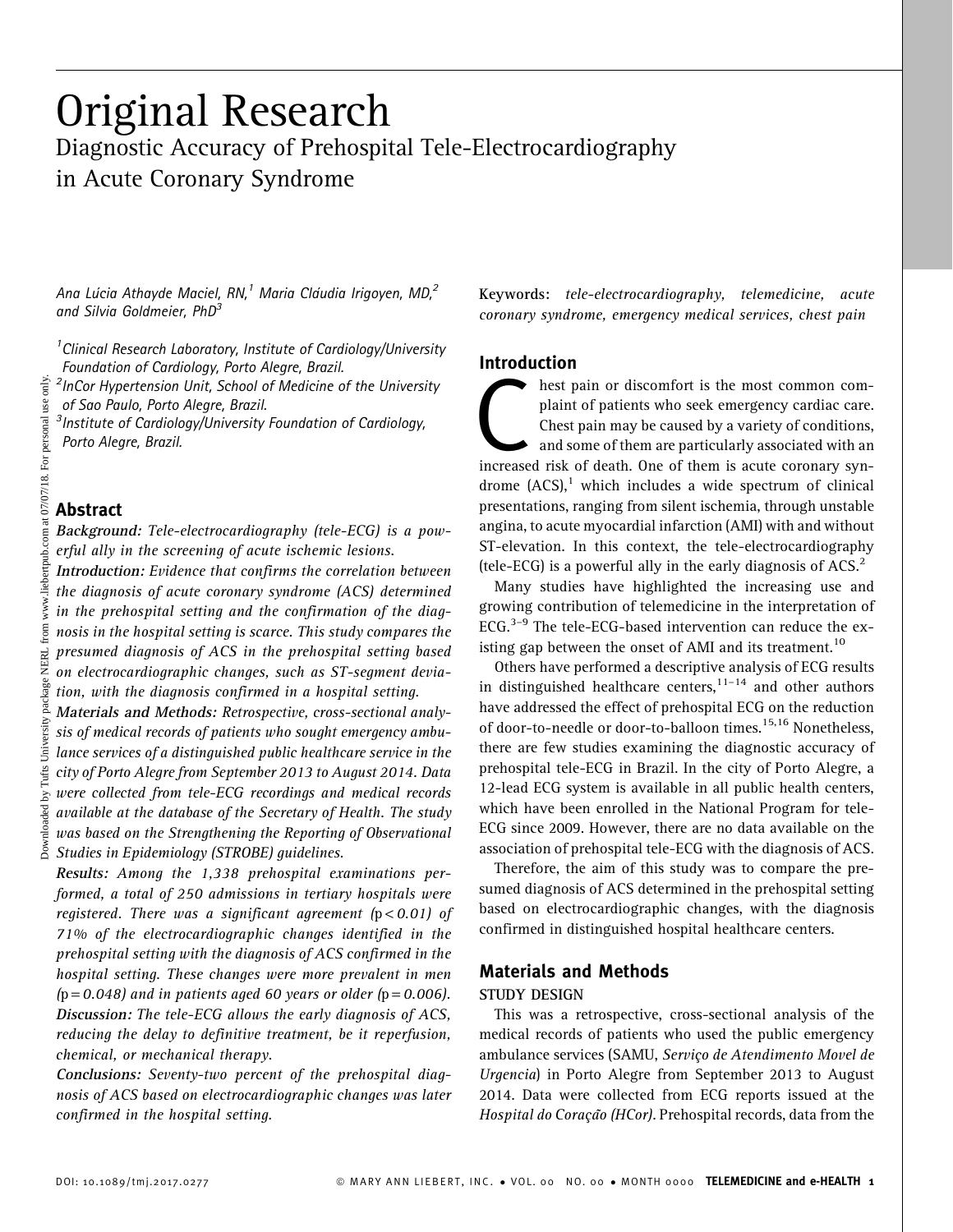## MACIEL ET AL.

Secretary of Health database, and hospital medical charts were also reviewed. Data of each patient were confirmed by name, date of birth, and registration number.

#### STUDY LOGISTICS

Once the emergency service (SAMU) number "192" is called, patients' data are recorded in a software. At the central station, a physician determines the severity of the case to send either a ''basic'' or ''advanced'' care mobile health unit. The basic care unit is responsible for >90% of the prehospital services and is equipped with a nursing technician and driver. Recordings of the ECG tests performed are sent in PDF by cell phone to the Telemedicine Center of HCor in Sao Paulo, and the reports are sent back to the ambulance and to the central station within a mean of  $4 \text{ min.}^{17}$  Patients with ST-segment elevation or depression are sent to referral hospitals, whereas those without these electrocardiographic changes are sent to other emergency services for adequate diagnosis and treatment of their conditions (Fig. 1).

Clinical data were obtained from patients' medical records and the Secretary of Health database. The methods of the study were based on the Strengthening the Reporting of Observational Studies in Epidemiology (STROBE) guidelines.

ETHICAL ISSUES

Privacy and confidentiality of data and anonymity of patients were guaranteed, and patients' data were used exclusively in this study. The study was approved by the local ethics committee (4877/13), and the letter of commitment to get access to patients' medical records was approved by the Secretary of Health of Porto Alegre.

## STATISTICAL ANALYSES

Symmetrically distributed quantitative variables were described as mean and standard deviation, and qualitative variables were described as absolute and relative frequencies. Associations between categorical variables were assessed by the Pearson's chi-squared test, and comparisons of mean quantitative variables between the presence and absence of electrocardiographic changes were performed by the  $t$  test. Kappa coefficient was used to assess the agreement between electrocardiographic changes in the prehospital setting and the hospital diagnosis of ASC. Sensitivity, specificity, and 95% confidence interval were calculated, and the level of significance was set at 5%. The analyses were performed in the Statistical Package for the Sciences (SPSS) software, version 23.0.

### Results

Among the 1,338 examinations performed by SAMU in Porto Alegre, electrocardiographic changes were more prevalent among men ( $p = 0.048$ ) than women, and in patients aged 60 years or older ( $p = 0.006$ ). Other characteristics of the patients are described in Table 1.



Fig. 1. Flowchart of prehospital care services, including tele-ECG. ACS, acute coronary syndrome; ECG, electrocardiography; HCor, Hospital do Coração.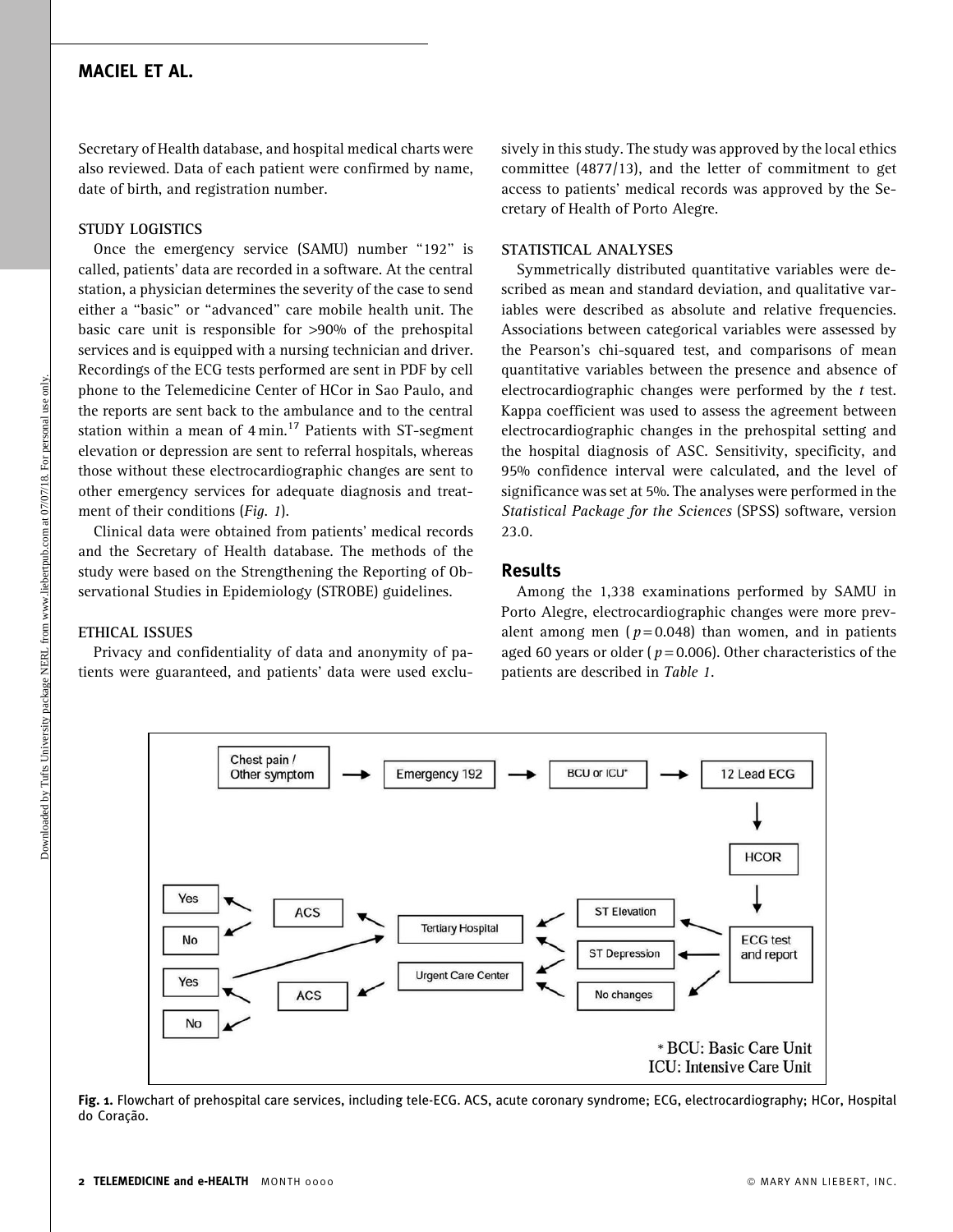## ELECTROCARDIOGRAPHY CORONARY SYNDROME

| Table 1. Characteristics of Patients ( $n=1,338$ ) Who Requested the Public, Emergency Medical Ambulance Assistance<br>in Porto Alegre from September 2013 to August 2014 |                                          |                                      |                                                            |                |  |  |
|---------------------------------------------------------------------------------------------------------------------------------------------------------------------------|------------------------------------------|--------------------------------------|------------------------------------------------------------|----------------|--|--|
| <b>VARIABLE</b>                                                                                                                                                           | <b>TOTAL NO. (%)</b><br>OR MEAN $\pm$ SD | WITH ST-SEGMENT<br>DEVIATION $N=125$ | <b>WITHOUT</b><br><b>ST-SEGMENT</b><br>DEVIATION $N=1,213$ | $\overline{P}$ |  |  |
| Sex                                                                                                                                                                       |                                          |                                      |                                                            | 0.048          |  |  |
| Female                                                                                                                                                                    | 759 (56.7)                               | 60 (48.0)                            | 699 (57.6)                                                 |                |  |  |
| Male                                                                                                                                                                      | 579 (43.3)                               | 65 (52.0)                            | 514(42.4)                                                  |                |  |  |
| Age (years)                                                                                                                                                               | $60.3 \pm 16.8$                          | $63.9 \pm 15.4$                      | $59.9 \pm 16.9$                                            | 0.012          |  |  |
| Age                                                                                                                                                                       |                                          |                                      |                                                            | 0.006          |  |  |
| $<$ 40                                                                                                                                                                    | 147(11.1)                                | 7(5.6)                               | $140(11.7)^*$                                              |                |  |  |
| $≥40-60$                                                                                                                                                                  | 478 (36.2)                               | 36(28.8)                             | 442 (37.0)                                                 |                |  |  |
| >60                                                                                                                                                                       | 696 (52.7)                               | 82 (65.6)*                           | 614(51.3)                                                  |                |  |  |
| SAP (mmHg)                                                                                                                                                                | $141.5 \pm 35.6$                         | $140.9 \pm 36.9$                     | 141.6 ± 35.4                                               | 0.841          |  |  |
| DAP (mmHq)                                                                                                                                                                | $85.0 \pm 21.3$                          | $85.0 \pm 24.8$                      | $85.0 \pm 20.9$                                            | 0.974          |  |  |
| HR (bpm)                                                                                                                                                                  | $86.0 \pm 24.5$                          | $80.4 \pm 19.7$                      | $86.5 \pm 24.9$                                            | 0.010          |  |  |
| Glucose levels <sup>†</sup>                                                                                                                                               | $145.5 \pm 65.9$                         | $153.2 \pm 71.4$                     | 144.7±65.3                                                 | 0.225          |  |  |

\*Statistically significant association by the test of residuals; significance level set at 5%.

<sup>†</sup>Measured by a glucose meter.

DAP, diastolic arterial pressure; HR, heart rate; SAP, systolic arterial pressure; SD, standard deviation.

Of the 1,338 patients who received prehospital care, 321 (24%) were referred to tertiary hospitals, 123 (9.2%) to other hospitals, 717 (53.6%) to urgent care centers, 177 (13.2%) received on-scene treatment only. A total of 250 (18.7%) admissions in tertiary hospitals were registered (Fig. 2).

Table 2 shows the degree of agreement between 71.2% of the electrocardiographic changes identified in the prehospital setting and the diagnosis of ACS confirmed in the urgent care and hospital settings ( $\kappa$  = 0.34, p < 0.001).<sup>18</sup> The positive predictive value (PVV) indicated that 71.9% of patients with electrocardiographic changes of acute ischemia had the diagnosis of ACS confirmed in the hospital setting.

Table 3 shows the degree of agreement between electrocardiographic changes identified in the prehospital setting and the diagnosis of ACS in the hospital setting  $(k = 0.44,$  $p$  < 0.001).<sup>18</sup> Vivek and Vikrant<sup>10</sup> tele-ECG and 24-h physician support over telephone for rural doctors can help early treatment of AMI in rural areas.

As seen in *Table 3*, despite statistically "moderate" ( $\kappa$  = 0.44),<sup>18</sup> the degree of agreement between electrocardiographic changes and confirmed diagnosis of ACS was higher in the hospital than in out-of-hospital settings.

Sixty-nine (43%) of 160 patients referred to tertiary hospitals and 28 (31.1%) of 90 patients referred to urgent care centers or other hospitals had the confirmed diagnosis of ACS; this difference was not statistically significant ( $p = 0.083$ ).

#### **Discussion**

In Brazil, there are very few data on the association between electrocardiographic changes suggestive of ACS identified in the prehospital environment, making use of telemedicina, and the confirmation of the diagnosis in a hospital setting.

The telemedicine is as safe and efficacious as in-person care and can improve diagnosis and outcomes, recognizing that telemedicine is an important strategy in improving access to health.<sup>18</sup>

The prehospital diagnosis of AMI, enabled by telemedicine, is an American Heart Association and European Society of Cardiology class I recommendation. The 12-lead ECG is crucial in the initial assessment of patients with suggestive symptoms of  $ACS$ ,  $^{17,19}$  and should be conducted within 10 min of the emergency service contact.<sup>2</sup> When correctly performed, this examination can identify suspected cases of ACS and provide valuable data for the adequate transport of patients to definitive care and early initiation of reperfusion therapy.<sup>9</sup> Therefore, the benefits of the availability of ECG in emergency ambulance units are undeniable.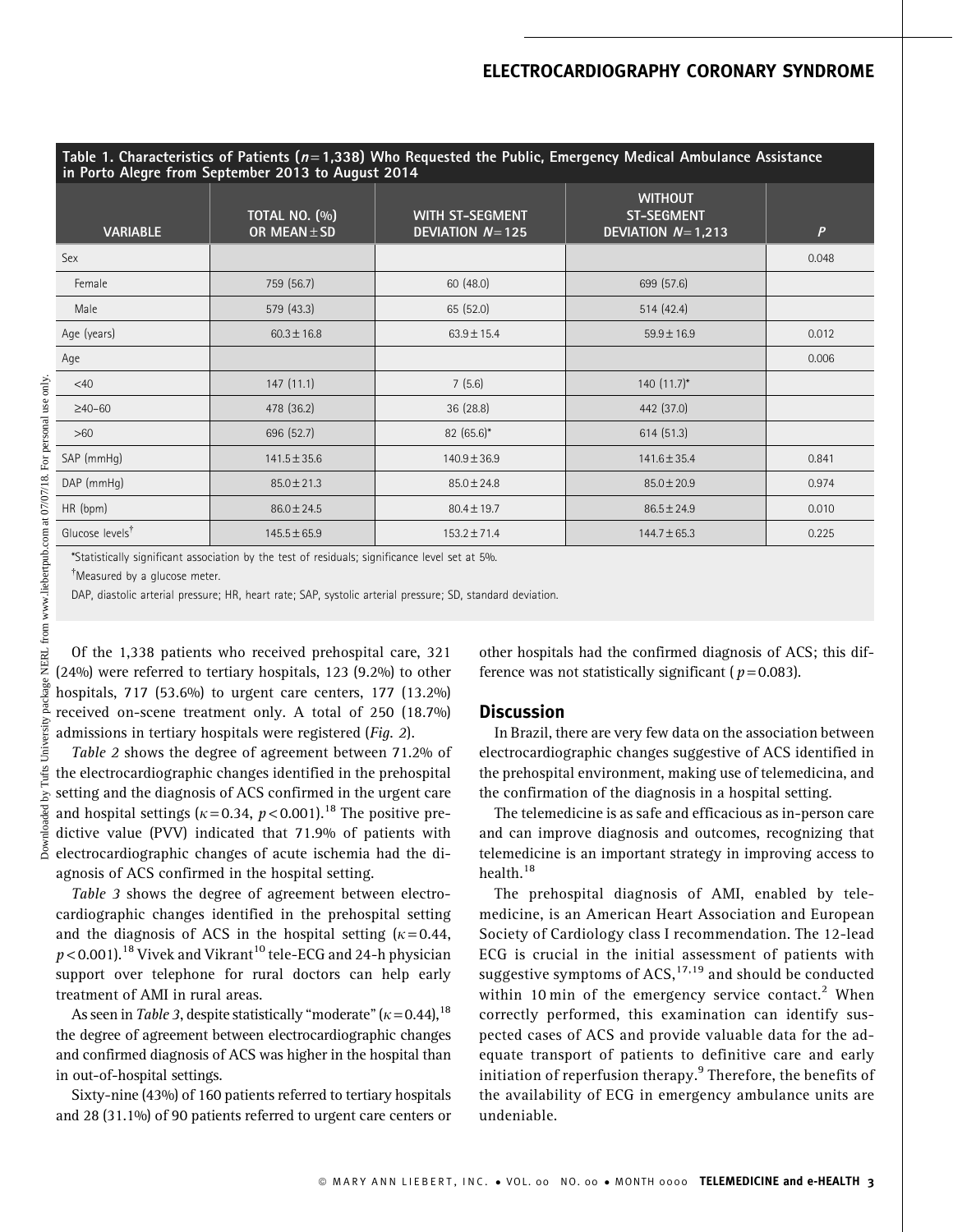# MACIEL ET AL.



Fig. 2. Flowchart of the study.

Table 2. Relationship Between Electrocardiographic Changes Identified in the Prehospital Setting and the Diagnosis of Acute Coronary Syndrome Confirmed in the Urgent Care and Hospital Settings  $(n=250)$ 

|                 | <b>ELECTROCARDIOGRAPHIC</b><br><b>CHANGES IN THE</b><br><b>PREHOSPITAL</b><br><b>SETTING</b><br>(ST DEVIATION) | <b>ACS DIAGNOSIS</b><br><b>(URGENT CARE</b><br><b>CENTER</b><br><b>AND HOSPITALS)</b> |  |
|-----------------|----------------------------------------------------------------------------------------------------------------|---------------------------------------------------------------------------------------|--|
| No. (90)        | 57(22.8)                                                                                                       | 97 (38.8)                                                                             |  |
| Agreement (%)   | 71.2 (95% CI: 65.4-76.6)                                                                                       |                                                                                       |  |
| Sensitivity (%) | 42.3 (95% CI: 32.7-52.3)                                                                                       |                                                                                       |  |
| Specificity (%) | 89.5 (95% CI: 83.1-93.7)                                                                                       |                                                                                       |  |
| PPV (%)         | 71.9 (95% CI: 59.3-82.4)                                                                                       |                                                                                       |  |
| NPV (%)         | 71.0 (95% CI: 64.3-77.1)                                                                                       |                                                                                       |  |
| Kappa           | 0.34 (95% CI: 0.23-0.46)                                                                                       |                                                                                       |  |

ACS, acute coronary syndrome; CI, confidence interval; NPV, negative predictive value; PPV, positive predictive value.

The diagnosis of ACS was confirmed in 38 (72%) of the 53 patients with ST-segment elevation myocardial infarction (STEMI)  $(n=53)$  (*Fig. 2*), which corroborates the importance of the telecardiology in the early diagnosis of AMI, reducing the delay to definitive treatment. Electrocardiographic changes of STEMI were more frequent among men and patients aged older than 60 years. This was similar to the results of an Italian study on 27,841 patients who sought prehospital healthcare services from October 2004 to April 2006. Of the 534 patients with ST-segment elevation, 65.5% were men and 50.2% were older than 70 years. $4$  On the contrary, in a Danish study<sup>19</sup> that evaluated 15,992 patients using tele-ECG in a prehospital setting from 2008 to 2011, the diagnosis of STEMI was confirmed in only 4.8% of the sample.

In the present study, although the requests for prehospital medical services were more commonly made by women, the electrocardiographic changes were more prevalent among

| Table 3. Relationship Between Electrocardiographic Changes<br>Identified in the Prehospital Setting and the Diagnosis<br>of Acute Coronary Syndrome Confirmed in the Hospital<br>Setting $(n=160)$ |                                                                                                                |                                            |  |  |
|----------------------------------------------------------------------------------------------------------------------------------------------------------------------------------------------------|----------------------------------------------------------------------------------------------------------------|--------------------------------------------|--|--|
|                                                                                                                                                                                                    | <b>ELECTROCARDIOGRAPHIC</b><br><b>CHANGES IN THE</b><br><b>PREHOSPITAL</b><br><b>SETTING</b><br>(ST DEVIATION) | <b>ACS DIAGNOSIS</b><br>(HOSPITAL SETTING) |  |  |
| No. (90)                                                                                                                                                                                           | 52(32.5)                                                                                                       | 69 (43.1)                                  |  |  |
| Agreement (%)                                                                                                                                                                                      | 73.1 (CI 95%: 65.9-79.6)                                                                                       |                                            |  |  |
| Sensitivity (%)                                                                                                                                                                                    | 56.5 (CI 44.7-67.8)                                                                                            |                                            |  |  |
| Specificity (%)                                                                                                                                                                                    | 85.7 (CI 77.4-91.8)                                                                                            |                                            |  |  |
| PPV (%)                                                                                                                                                                                            | 75.0 (CI 95%: 62.0-85.3)                                                                                       |                                            |  |  |
| NPV (%)                                                                                                                                                                                            | 72.2 (CI 95%: 63.2-80.1)                                                                                       |                                            |  |  |
| Kappa                                                                                                                                                                                              | $0.44$ (CI 95%: 0.30-0.57)                                                                                     |                                            |  |  |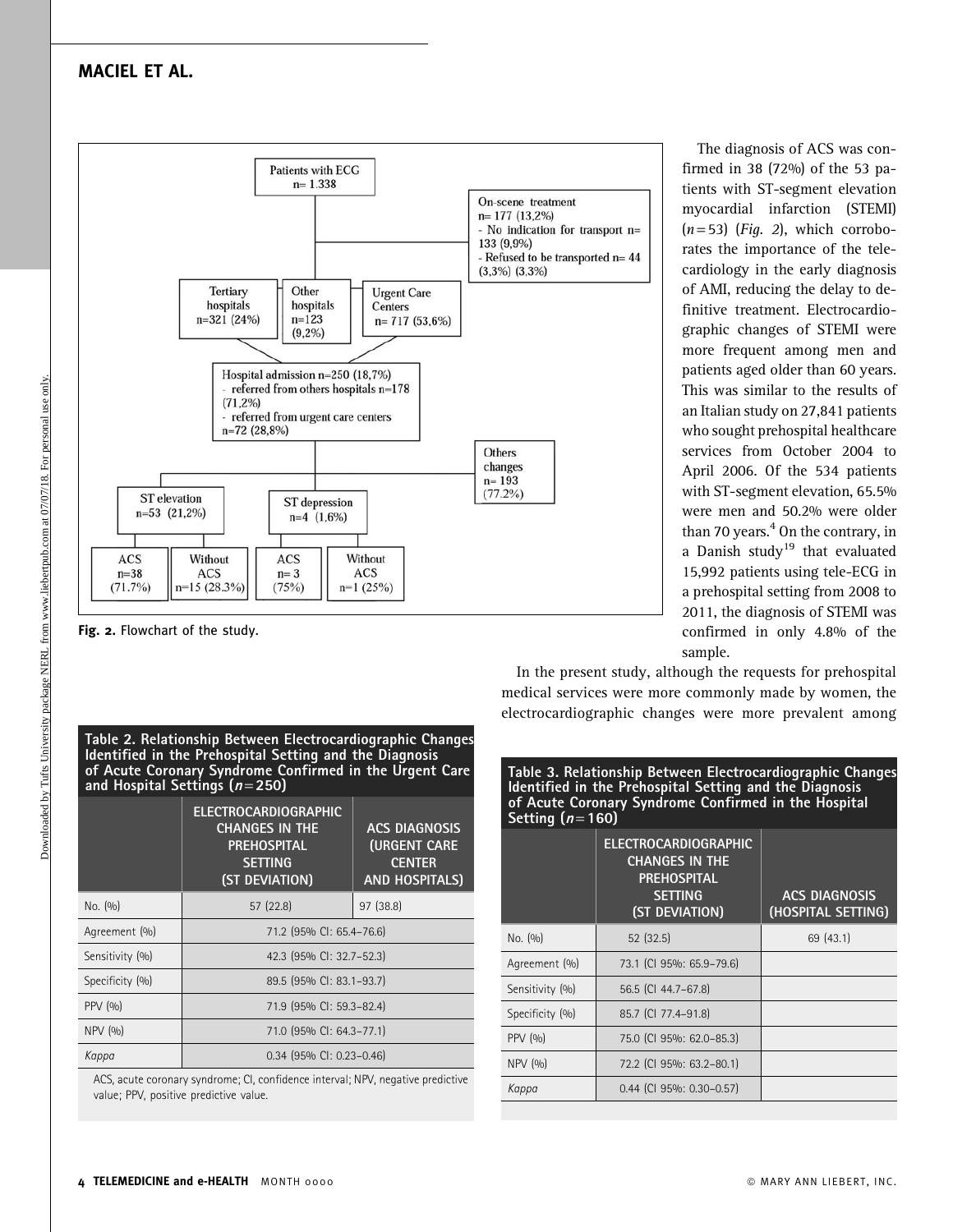men older than 60 years. Other studies have also reported higher prevalence of electrocardiographic changes in male patients at older ages.<sup>4,19,20</sup>

In addition, the diagnosis of ACS was confirmed in 71.9% of patients when both ST-segment elevation and depression were considered electrocardiographic changes. There was a significant agreement ( $\kappa$  coefficient of 0.34,  $p < 0.001$ ) between electrocardiographic changes and the diagnosis of ACS in patients who required hospitalization (Table 2). This was higher in the hospital setting than in urgent care centers. Patients with ST-segment elevation at initial ECG and at potentially greater risk were referred to hospitals for highly complex care (Table 3).

In our sample, the diagnostic sensitivity for ACS based on electrocardiographic changes was 56.5%, which is in agreement with the V Brazilian Cardiology Society Guidelines on the treatment of STEMI that reports that nearly 50% of these cases are undiagnosed or have a normal ECG. The low sensitivity of the examination (45–60% for AMI diagnosis), along with the dynamic nature of the thrombotic coronary occlusion process, suggests the necessity for a more careful monitoring of the ST-segment by serial ECG, which can be performed in urgent care centers.

Bassan et al.<sup>21</sup> found a 49% diagnostic sensitivity of admission ECG for AMI, and a PVV of 79% when the ST-segment elevation is used as the diagnostic criteria. In our study, these values were 56.5% and 75%, respectively (Table 3).

Therefore, the tele-ECG allows the early diagnosis of ACS, reducing the delay to definitive treatment, be it reperfusion, chemical, or mechanical therapy. $2,16$  In our study, the diagnostic specificity of ECG for AMI was 85.7%, indicating the usefulness of the method. Thanks to the test, 69% of patients referred to an urgent care center were not diagnosed with ACS and were not transferred to tertiary hospitals. In this way, financial resources were optimized and directed to patients at potentially high risk, preventing the overcrowding of emergency rooms in these hospitals and increase in the costs of the public health system.

#### LIMITATIONS OF THE STUDY

Results of this retrospective study based on the medical records of patients who called for emergency ambulance services in Porto Alegre, Brazil, are not conclusive. Many patients also go to hospital emergency departments for nonemergency conditions, and others seek prehospital medical care in private centers. However, the credibility of our study is supported by the fact that all ECG reports were issued in a prominent healthcare center by two independent observers.

## Acknowledgments

The authors thank the University Foundation of Cardiology/ Rio Grande do Sul Institute of Cardiology, and SAMU Porto Alegre.

## Authors' Contributions

A.L.A.M.: Collected data, elaborated the project, participated in writing the article. M.C.I.: Reviewed the article and participated in the writing of the article. S.G.: Reviewed the article and participated in the final written essay of the article.

### Disclosure Statement

The authors declare that there is no conflict of interest regarding the publication of this article. None of the authors of this article had financial or any other relationship that may lead to a conflict of interest.

#### **REFERENCES**

- 1. Oliveira Jr. MT, Canesin MF, Marcolino MS, et al. Guideline on Telecardiology in the Care of Patients with Acute Coronary Syndrome and Other Cardiac Diseases [In Portuguese]. Arq Bras Cardiol 2015;104:1–26.
- 2. Piegas LS, Timerman A, Feitosa GS, et al. V Guideline of the Brazilian Society of Cardiology on Acute Myocardial Infarction Treatment with ST Segment Elevation [In Portuguese]. Arq Bras Cardiol 2015;105:1–105.
- 3. Marcolino MS, Brant LC, Araujo JG, et al. Implementation of the myocardial infarction system of care in city of Belo Horizonte, Brazil. Arq Bras Cardiol 2013;100:307–314.
- 4. Brunetti ND, De Gennaro L, Amodio G, et al. Telecardiology improves quality of diagnosis and reduces delay to treatment in elderly patients with acute myocardial infarction and atypical presentation. Eur J Cardiovasc Prev Rehabil 2010;17:615–620.
- 5. Brunetti ND, De Gennaroa L, Dellegrottaglieb G, Procaccic V, Di Biasea M. Fast and furious: Telecardiology in acute miocardial infarction triage in the emergency room setting. Eur Res Telemed 2013;2:75–78.
- 6. Studnek JR, Garvey L, Blackwell T, Vandeventer S, Ward SR. Association between prehospital time intervals and ST-elevation myocardial infarction system performance. Circulation 2010;122:1464–1469.
- 7. Koehler F, Winkler S, Schieber M, et al. Impact of remote telemedical management on mortality and hospitalizations in ambulatory patients with chronic heart failure: The telemedical interventional monitoring in heart failure study. Circulation 2011;123:1873–1880.
- 8. Yagi N, Otsuka Y, Oe Y, et al. Initial experience of the novel mobile telemedicine system in real-time transmission of prehospital 12-lead ECG for cardiac emergency. JACC 2010;9:55.
- 9. Patel M, Dunford JV, Aguilar S, et al. Pre-hospital electrocardiography by emergency medical personnel: Effects on scene and transport times for chest pain and ST-segment elevation myocardial infarction patients.JACC 2012;60:806–811.
- 10. Vivek C, Vikrant K. Tele-ECG and 24-hour physician support over telephone for rural doctors can help early treatment of acute myocardial infarction in rural areas. J Telemed1 Telecare 2016;22:203–206
- 11. Sejersten M, Sillesen M, Hansen PR, et al. Effect on treatment delay of prehospital teletransmission of 12-lead electrocardiogram to a cardiologist for immediate triage and direct referral of patients with ST-segment elevation acute myocardial infarction to primary percutaneous coronary intervention. Am J Cardiol 2008;101:941–946.
- 12. Gonzalez MA, Satler LF, Rodrigo ME, et al. Cellular video-phone assisted transmission and interpretation of prehospital 12-lead electrocardiogram in